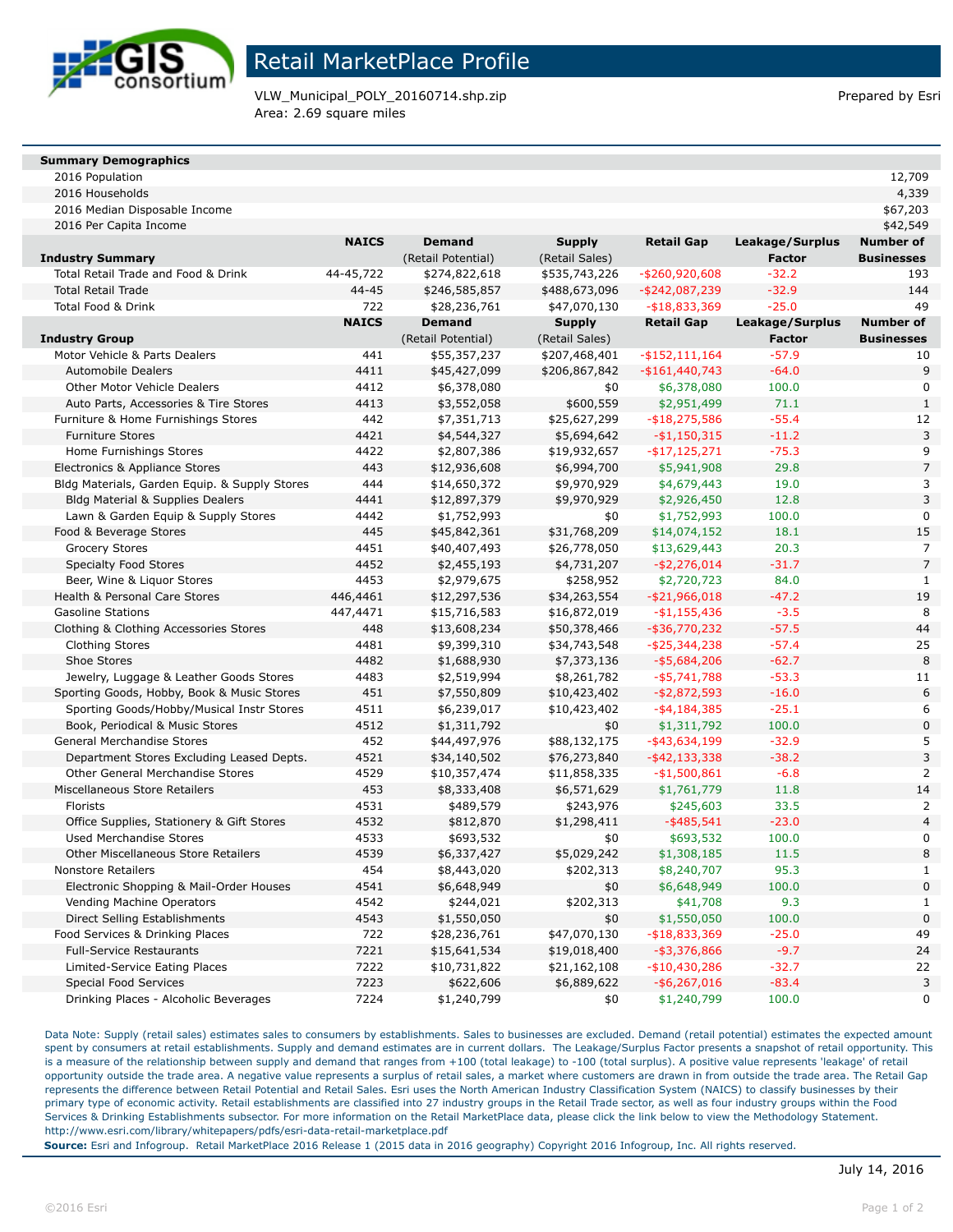

## Retail MarketPlace Profile

VLW\_Municipal\_POLY\_20160714.shp.zip Prepared by Esri Area: 2.69 square miles

## Leakage/Surplus Factor by Industry Subsector



## Leakage/Surplus Factor by Industry Group



**Source:** Esri and Infogroup. Retail MarketPlace 2016 Release 1 (2015 data in 2016 geography) Copyright 2016 Infogroup, Inc. All rights reserved.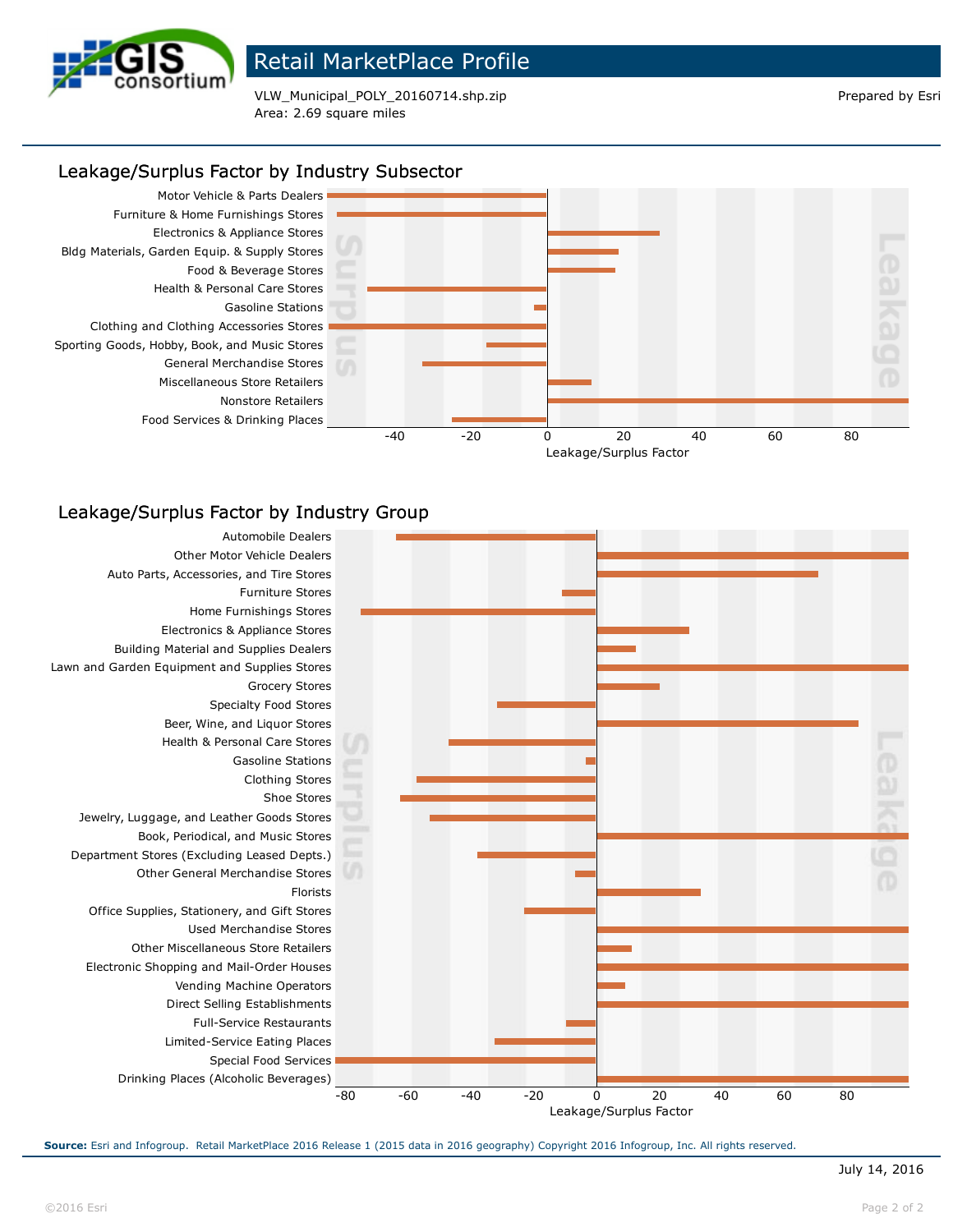

6900 N Lincolnwood Dr, Lincolnwood, Illinois, 60712 Prepared by Esri **Drive Time: 10 minute radius Latitude: 42.00645** 

Longitude: -87.74915

| <b>Summary</b>                  |             | Census 2010 |          | 2015         |          | 2020            |
|---------------------------------|-------------|-------------|----------|--------------|----------|-----------------|
| Population                      |             | 175,180     |          | 176,899      |          | 178,653         |
| Households                      |             | 64,117      |          | 64,962       |          | 65,741          |
| Families                        |             | 44,207      |          | 44,411       |          | 44,721          |
| Average Household Size          |             | 2.70        |          | 2.69         |          | 2.69            |
| Owner Occupied Housing Units    |             | 43,823      |          | 42,793       |          | 43,184          |
| Renter Occupied Housing Units   |             | 20,294      |          | 22,169       |          | 22,557          |
| Median Age                      |             | 40.9        |          | 41.6         |          | 42.2            |
| Trends: 2015 - 2020 Annual Rate |             | Area        |          | <b>State</b> |          | <b>National</b> |
| Population                      |             | 0.20%       |          | 0.21%        |          | 0.75%           |
| Households                      |             | 0.24%       |          | 0.26%        |          | 0.77%           |
| Families                        |             | 0.14%       |          | 0.14%        |          | 0.69%           |
| Owner HHs                       |             | 0.18%       |          | 0.18%        |          | 0.70%           |
| Median Household Income         |             | 3.34%       |          | 2.80%        |          | 2.66%           |
|                                 |             |             | 2015     |              |          | 2020            |
| <b>Households by Income</b>     |             |             | Number   | Percent      | Number   | Percent         |
| $<$ \$15,000                    |             |             | 6,868    | 10.6%        | 6,058    | 9.2%            |
| $$15,000 - $24,999$             |             |             | 5,752    | 8.9%         | 4,079    | 6.2%            |
| \$25,000 - \$34,999             |             |             | 5,815    | 9.0%         | 5,032    | 7.7%            |
| \$35,000 - \$49,999             |             |             | 7,482    | 11.5%        | 7,358    | 11.2%           |
| \$50,000 - \$74,999             |             |             | 11,899   | 18.3%        | 11,206   | 17.0%           |
| \$75,000 - \$99,999             |             |             | 7,842    | 12.1%        | 8,596    | 13.1%           |
| \$100,000 - \$149,999           |             |             | 10,808   | 16.6%        | 13,556   | 20.6%           |
| \$150,000 - \$199,999           |             |             | 3,972    | 6.1%         | 4,842    | 7.4%            |
| \$200,000+                      |             |             | 4,524    | 7.0%         | 5,013    | 7.6%            |
| Median Household Income         |             |             | \$61,396 |              | \$72,353 |                 |
| Average Household Income        |             |             | \$85,694 |              | \$97,235 |                 |
| Per Capita Income               |             |             | \$31,697 |              | \$36,023 |                 |
|                                 | Census 2010 |             | 2015     |              |          | 2020            |
| <b>Population by Age</b>        | Number      | Percent     | Number   | Percent      | Number   | Percent         |
| $0 - 4$                         | 10,526      | 6.0%        | 9,970    | 5.6%         | 9,987    | 5.6%            |
| $5 - 9$                         | 10,840      | 6.2%        | 10,592   | 6.0%         | 9,882    | 5.5%            |
| $10 - 14$                       | 11,034      | 6.3%        | 11,190   | 6.3%         | 10,653   | 6.0%            |
| $15 - 19$                       | 10,549      | 6.0%        | 10,509   | 5.9%         | 10,086   | 5.6%            |
| $20 - 24$                       | 9,994       | 5.7%        | 10,218   | 5.8%         | 9,587    | 5.4%            |
| $25 - 34$                       | 21,343      | 12.2%       | 21,942   | 12.4%        | 22,980   | 12.9%           |
| $35 - 44$                       | 22,945      | 13.1%       | 21,592   | 12.2%        | 22,105   | 12.4%           |
| $45 - 54$                       | 25,564      | 14.6%       | 23,806   | 13.5%        | 22,338   | 12.5%           |
| $55 - 64$                       | 22,859      | 13.0%       | 24,300   | 13.7%        | 24,170   | 13.5%           |
| $65 - 74$                       | 13,923      | 7.9%        | 16,629   | 9.4%         | 19,615   | 11.0%           |
| 75 - 84                         | 10,155      | 5.8%        | 10,136   | 5.7%         | 11,067   | 6.2%            |
| $85+$                           | 5,446       | 3.1%        | 6,015    | 3.4%         | 6,182    | 3.5%            |
|                                 | Census 2010 |             | 2015     |              |          | 2020            |
| <b>Race and Ethnicity</b>       | Number      | Percent     | Number   | Percent      | Number   | Percent         |
| White Alone                     | 117,282     | 66.9%       | 114,366  | 64.7%        | 111,435  | 62.4%           |
| <b>Black Alone</b>              | 6,133       | 3.5%        | 5,532    | 3.1%         | 4,921    | 2.8%            |
| American Indian Alone           | 547         | 0.3%        | 508      | 0.3%         | 499      | 0.3%            |
| Asian Alone                     | 35,896      | 20.5%       | 39,901   | 22.6%        | 44,128   | 24.7%           |
| Pacific Islander Alone          | 64          | $0.0\%$     | 64       | 0.0%         | 62       | 0.0%            |
| Some Other Race Alone           | 9,062       | 5.2%        | 9,749    | 5.5%         | 10,447   | 5.8%            |
| Two or More Races               | 6,196       | 3.5%        | 6,780    | 3.8%         | 7,162    | 4.0%            |
| Hispanic Origin (Any Race)      | 24,363      | 13.9%       | 26,303   | 14.9%        | 28,558   | 16.0%           |

**Data Note:** Income is expressed in current dollars.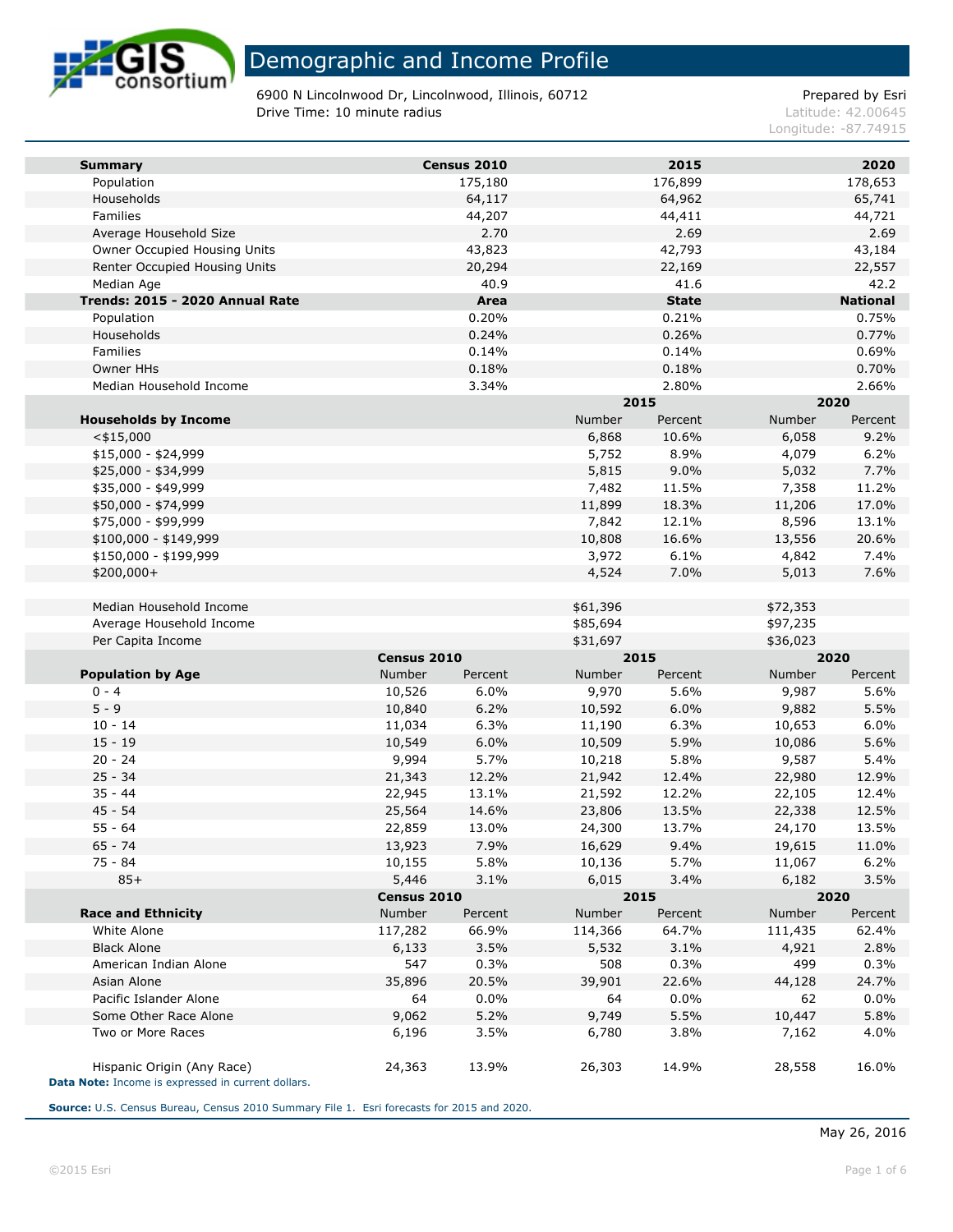

6900 N Lincolnwood Dr, Lincolnwood, Illinois, 60712 Prepared by Esri **Drive Time: 10 minute radius Latitude: 42.00645** 

Longitude: -87.74915

## Trends 2015-2020 3 Annual Rate (in percent) Annual Rate (in percent) 2.5 2 1.5 1 Area State 0.5 USA 0 Population **Households** Families Owner HHs Median HH Income Population by Age  $\begin{array}{ccc} & & 12 \\ & 10 \\ & & 8 \\ \text{Deccend} \\ \text{De} \end{array}$ 10 8 6 4 2015 2020 2

0-4 5-9 10-14 15-19 20-24 25-34 35-44 45-54 55-64 65-74 75-84 85+

## 2015 Household Income



### 2015 Population by Race



2015 Percent Hispanic Origin: 14.9%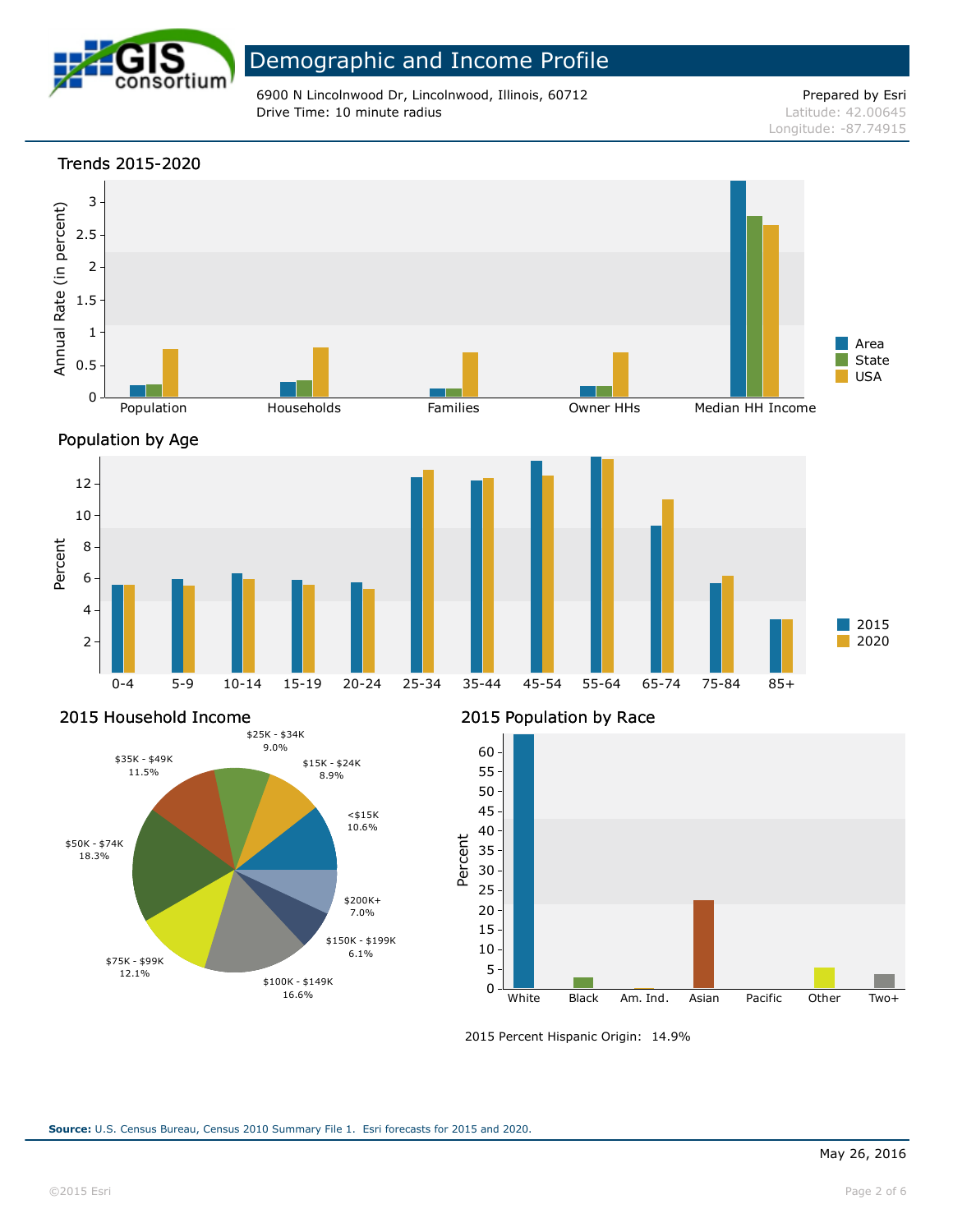

6900 N Lincolnwood Dr, Lincolnwood, Illinois, 60712 Prepared by Esri **Drive Time: 15 minute radius Latitude: 42.00645** 

Longitude: -87.74915

| <b>Summary</b>                                                                   |             | Census 2010 |          | 2015         |          | 2020            |
|----------------------------------------------------------------------------------|-------------|-------------|----------|--------------|----------|-----------------|
| Population                                                                       |             | 546,291     |          | 552,854      |          | 559,676         |
| Households                                                                       |             | 201,499     |          | 204,954      |          | 208,016         |
| Families                                                                         |             | 134,495     |          | 135,669      |          | 137,035         |
| Average Household Size                                                           |             | 2.68        |          | 2.66         |          | 2.66            |
| Owner Occupied Housing Units                                                     |             | 127,678     |          | 124,387      |          | 125,376         |
| Renter Occupied Housing Units                                                    |             | 73,821      |          | 80,567       |          | 82,640          |
| Median Age                                                                       |             | 38.6        |          | 39.4         |          | 40.0            |
| Trends: 2015 - 2020 Annual Rate                                                  |             | Area        |          | <b>State</b> |          | <b>National</b> |
| Population                                                                       |             | 0.25%       |          | 0.21%        |          | 0.75%           |
| Households                                                                       |             | 0.30%       |          | 0.26%        |          | 0.77%           |
| Families                                                                         |             | 0.20%       |          | 0.14%        |          | 0.69%           |
| Owner HHs                                                                        |             | 0.16%       |          | 0.18%        |          | 0.70%           |
| Median Household Income                                                          |             | 3.31%       |          | 2.80%        |          | 2.66%           |
|                                                                                  |             |             |          | 2015         | 2020     |                 |
| <b>Households by Income</b>                                                      |             |             | Number   | Percent      | Number   | Percent         |
| $<$ \$15,000                                                                     |             |             | 21,667   | 10.6%        | 19,315   | 9.3%            |
| $$15,000 - $24,999$                                                              |             |             | 20,305   | 9.9%         | 14,847   | 7.1%            |
| \$25,000 - \$34,999                                                              |             |             | 18,813   | 9.2%         | 16,645   | 8.0%            |
| \$35,000 - \$49,999                                                              |             |             | 24,929   | 12.2%        | 24,272   | 11.7%           |
| \$50,000 - \$74,999                                                              |             |             | 36,132   | 17.6%        | 34,327   | 16.5%           |
| \$75,000 - \$99,999                                                              |             |             | 24,400   | 11.9%        | 27,824   | 13.4%           |
| \$100,000 - \$149,999                                                            |             |             | 30,974   | 15.1%        | 38,670   | 18.6%           |
| \$150,000 - \$199,999                                                            |             |             | 11,645   | 5.7%         | 14,242   | 6.8%            |
| $$200,000+$                                                                      |             |             | 16,089   | 7.9%         | 17,875   | 8.6%            |
| Median Household Income                                                          |             |             | \$59,275 |              | \$69,766 |                 |
| Average Household Income                                                         |             |             | \$86,804 |              | \$98,662 |                 |
| Per Capita Income                                                                |             |             | \$32,407 |              | \$36,910 |                 |
|                                                                                  | Census 2010 |             |          | 2015         | 2020     |                 |
| <b>Population by Age</b>                                                         | Number      | Percent     | Number   | Percent      | Number   | Percent         |
| $0 - 4$                                                                          | 35,423      | 6.5%        | 33,521   | 6.1%         | 33,577   | 6.0%            |
| $5 - 9$                                                                          | 35,057      | 6.4%        | 35,294   | 6.4%         | 32,675   | 5.8%            |
| $10 - 14$                                                                        | 34,360      | 6.3%        | 35,965   | 6.5%         | 34,754   | 6.2%            |
| $15 - 19$                                                                        | 33,356      | 6.1%        | 33,365   | 6.0%         | 32,434   | 5.8%            |
| $20 - 24$                                                                        | 32,648      | 6.0%        | 33,493   | 6.1%         | 31,395   | 5.6%            |
| $25 - 34$                                                                        | 74,744      | 13.7%       | 73,404   | 13.3%        | 76,293   | 13.6%           |
| $35 - 44$                                                                        | 76,530      | 14.0%       | 72,911   | 13.2%        | 74,235   | 13.3%           |
| $45 - 54$                                                                        | 79,742      | 14.6%       | 75,504   | 13.7%        | 72,458   | 12.9%           |
| $55 - 64$                                                                        | 66,747      | 12.2%       | 72,301   | 13.1%        | 72,707   | 13.0%           |
| $65 - 74$                                                                        | 37,833      | 6.9%        | 46,104   | 8.3%         | 55,038   | 9.8%            |
| $75 - 84$                                                                        | 26,201      | 4.8%        | 26,107   | 4.7%         | 28,855   | 5.2%            |
| $85+$                                                                            | 13,651      | 2.5%        | 14,887   | 2.7%         | 15,254   | 2.7%            |
|                                                                                  | Census 2010 |             |          | 2015         | 2020     |                 |
| <b>Race and Ethnicity</b>                                                        | Number      | Percent     | Number   | Percent      | Number   | Percent         |
| White Alone                                                                      | 365,963     | 67.0%       | 360,748  | 65.3%        | 355,936  | 63.6%           |
| <b>Black Alone</b>                                                               | 34,582      | 6.3%        | 31,934   | 5.8%         | 29,122   | 5.2%            |
| American Indian Alone                                                            | 2,204       | 0.4%        | 2,135    | 0.4%         | 2,186    | 0.4%            |
| Asian Alone                                                                      | 76,723      | 14.0%       | 85,552   | 15.5%        | 94,880   | 17.0%           |
| Pacific Islander Alone                                                           | 217         | $0.0\%$     | 218      | $0.0\%$      | 215      | 0.0%            |
| Some Other Race Alone                                                            | 47,102      | 8.6%        | 50,896   | 9.2%         | 54,608   | 9.8%            |
| Two or More Races                                                                | 19,500      | 3.6%        | 21,370   | 3.9%         | 22,728   | 4.1%            |
| Hispanic Origin (Any Race)<br>Data Note: Income is expressed in current dollars. | 112,634     | 20.6%       | 121,859  | 22.0%        | 132,221  | 23.6%           |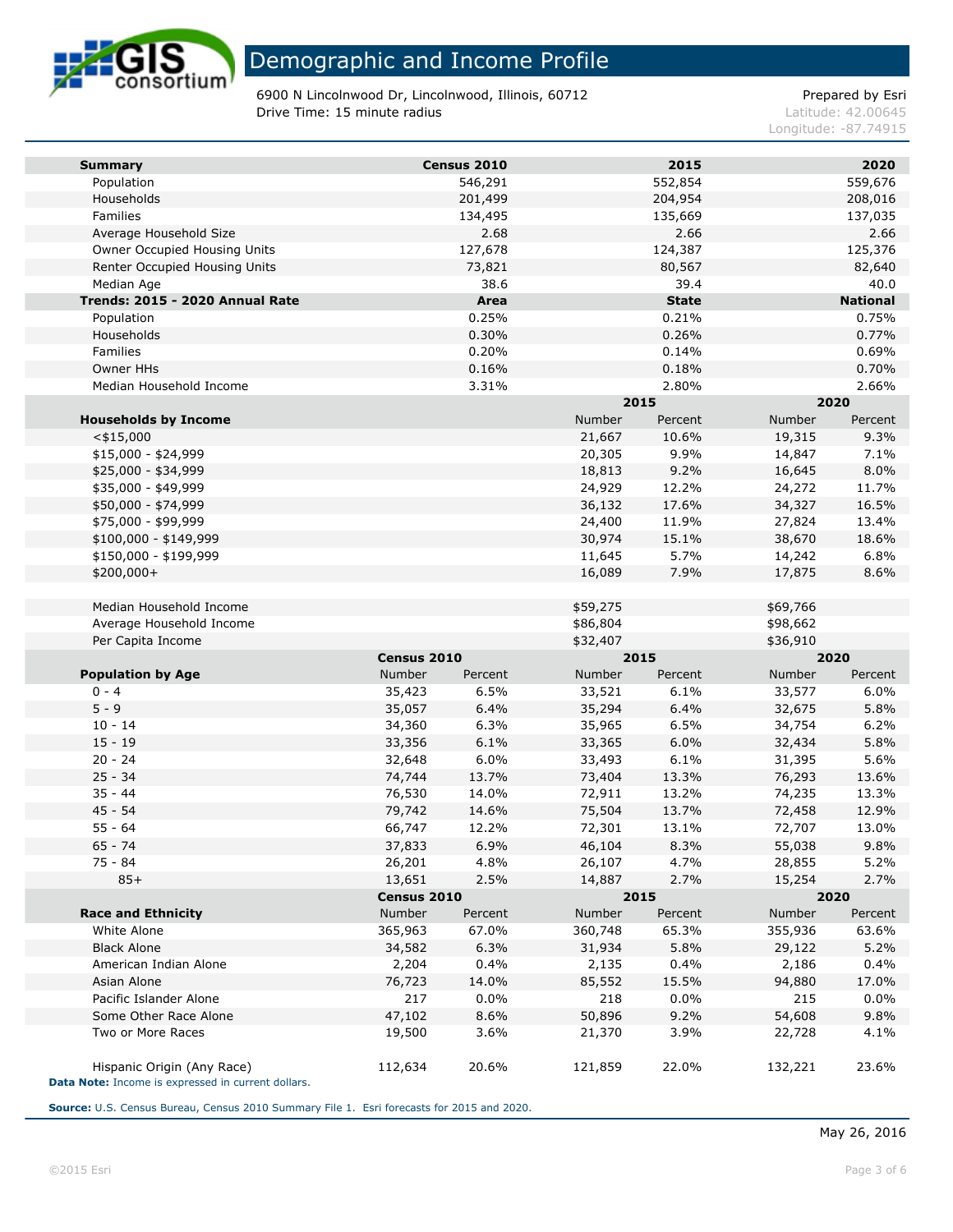

6900 N Lincolnwood Dr, Lincolnwood, Illinois, 60712 Prepared by Esri **Drive Time: 15 minute radius Latitude: 42.00645** 

Longitude: -87.74915



### 2015 Household Income



### 2015 Population by Race



2015 Percent Hispanic Origin: 22.0%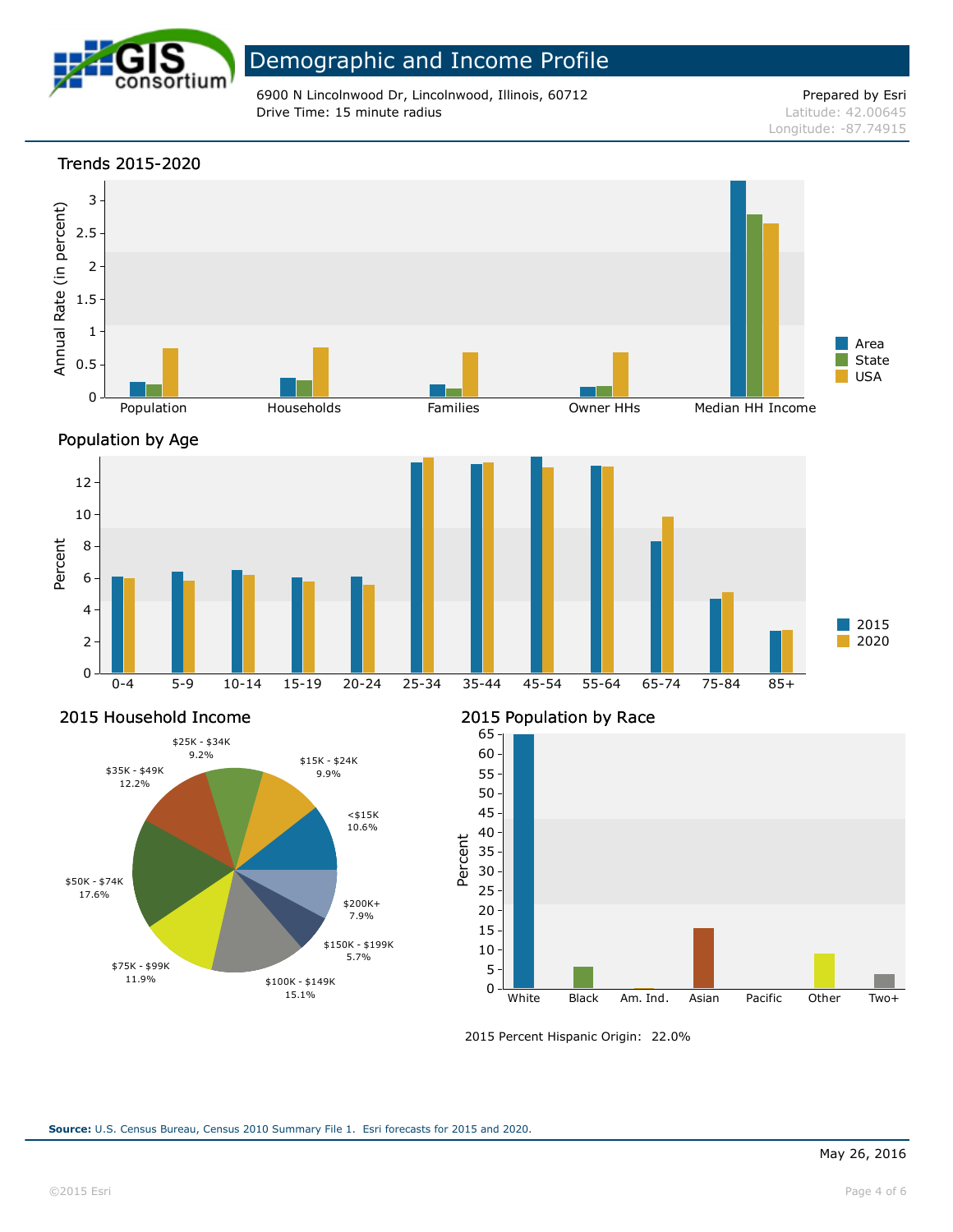

6900 N Lincolnwood Dr, Lincolnwood, Illinois, 60712 Prepared by Esri **Drive Time: 20 minute radius Latitude: 42.00645** 

Longitude: -87.74915

| <b>Summary</b>                                                                   |             | Census 2010 |          | 2015         |          | 2020            |
|----------------------------------------------------------------------------------|-------------|-------------|----------|--------------|----------|-----------------|
| Population                                                                       |             | 1,092,630   |          | 1,108,103    |          | 1,123,652       |
| Households                                                                       |             | 425,130     |          | 433,973      |          | 441,519         |
| Families                                                                         |             | 255,567     |          | 258,235      |          | 261,141         |
| Average Household Size                                                           |             | 2.52        |          | 2.50         |          | 2.49            |
| Owner Occupied Housing Units                                                     |             | 241,345     |          | 234,394      |          | 236,477         |
| Renter Occupied Housing Units                                                    |             | 183,785     |          | 199,579      |          | 205,041         |
| Median Age                                                                       |             | 37.1        |          | 37.9         |          | 38.7            |
| Trends: 2015 - 2020 Annual Rate                                                  |             | Area        |          | <b>State</b> |          | <b>National</b> |
| Population                                                                       |             | 0.28%       |          | 0.21%        |          | 0.75%           |
| Households                                                                       |             | 0.35%       |          | 0.26%        |          | 0.77%           |
| Families                                                                         |             | 0.22%       |          | 0.14%        |          | 0.69%           |
| Owner HHs                                                                        |             | 0.18%       |          | 0.18%        |          | 0.70%           |
| Median Household Income                                                          |             | 3.11%       |          | 2.80%        |          | 2.66%           |
|                                                                                  |             |             |          | 2015         |          | 2020            |
| <b>Households by Income</b>                                                      |             |             | Number   | Percent      | Number   | Percent         |
| $<$ \$15,000                                                                     |             |             | 51,825   | 11.9%        | 47,068   | 10.7%           |
| $$15,000 - $24,999$                                                              |             |             | 42,011   | 9.7%         | 31,182   | 7.1%            |
| \$25,000 - \$34,999                                                              |             |             | 41,747   | 9.6%         | 36,662   | 8.3%            |
| \$35,000 - \$49,999                                                              |             |             | 56,169   | 12.9%        | 54,363   | 12.3%           |
| \$50,000 - \$74,999                                                              |             |             | 75,685   | 17.4%        | 73,018   | 16.5%           |
| \$75,000 - \$99,999                                                              |             |             | 49,663   | 11.4%        | 59,126   | 13.4%           |
| \$100,000 - \$149,999                                                            |             |             | 57,066   | 13.1%        | 70,295   | 15.9%           |
| \$150,000 - \$199,999                                                            |             |             | 23,758   | 5.5%         | 29,428   | 6.7%            |
| $$200,000+$                                                                      |             |             | 36,048   | 8.3%         | 40,378   | 9.1%            |
| Median Household Income                                                          |             |             | \$56,322 |              | \$65,642 |                 |
| Average Household Income                                                         |             |             | \$85,854 |              | \$97,902 |                 |
| Per Capita Income                                                                |             |             | \$33,890 |              | \$38,737 |                 |
|                                                                                  | Census 2010 |             | 2015     |              | 2020     |                 |
| <b>Population by Age</b>                                                         | Number      | Percent     | Number   | Percent      | Number   | Percent         |
| $0 - 4$                                                                          | 68,715      | 6.3%        | 65,145   | 5.9%         | 65,390   | 5.8%            |
| $5 - 9$                                                                          | 65,032      | 6.0%        | 66,746   | 6.0%         | 61,704   | 5.5%            |
| $10 - 14$                                                                        | 62,752      | 5.7%        | 66,383   | 6.0%         | 64,679   | 5.8%            |
| $15 - 19$                                                                        | 66,242      | 6.1%        | 66,478   | 6.0%         | 64,838   | 5.8%            |
| $20 - 24$                                                                        | 75,204      | 6.9%        | 73,851   | 6.7%         | 70,457   | 6.3%            |
| $25 - 34$                                                                        | 175,536     | 16.1%       | 169,983  | 15.3%        | 172,858  | 15.4%           |
| $35 - 44$                                                                        | 156,401     | 14.3%       | 153,137  | 13.8%        | 157,633  | 14.0%           |
| 45 - 54                                                                          | 153,501     | 14.0%       | 147,851  | 13.3%        | 143,073  | 12.7%           |
| $55 - 64$                                                                        | 125,582     | 11.5%       | 136,853  | 12.4%        | 138,688  | 12.3%           |
| $65 - 74$                                                                        | 71,136      | 6.5%        | 86,868   | 7.8%         | 103,253  | 9.2%            |
| $75 - 84$                                                                        | 48,346      | 4.4%        | 48,331   | 4.4%         | 53,708   | 4.8%            |
| $85+$                                                                            | 24,183      | 2.2%        | 26,475   | 2.4%         | 27,371   | 2.4%            |
|                                                                                  | Census 2010 |             |          | 2015         |          | 2020            |
| <b>Race and Ethnicity</b>                                                        | Number      | Percent     | Number   | Percent      | Number   | Percent         |
| White Alone                                                                      | 752,389     | 68.9%       | 746,174  | 67.3%        | 740,415  | 65.9%           |
| <b>Black Alone</b>                                                               | 69,239      | 6.3%        | 64,112   | 5.8%         | 58,722   | 5.2%            |
| American Indian Alone                                                            | 4,783       | 0.4%        | 4,691    | 0.4%         | 4,859    | 0.4%            |
| Asian Alone                                                                      | 120,435     | 11.0%       | 135,152  | 12.2%        | 150,773  | 13.4%           |
| Pacific Islander Alone                                                           | 478         | $0.0\%$     | 486      | 0.0%         | 479      | 0.0%            |
| Some Other Race Alone                                                            | 108,523     | 9.9%        | 117,052  | 10.6%        | 125,234  | 11.1%           |
| Two or More Races                                                                | 36,782      | 3.4%        | 40,436   | 3.6%         | 43,170   | 3.8%            |
| Hispanic Origin (Any Race)<br>Data Note: Income is expressed in current dollars. | 255,193     | 23.4%       | 275,422  | 24.9%        | 297,960  | 26.5%           |